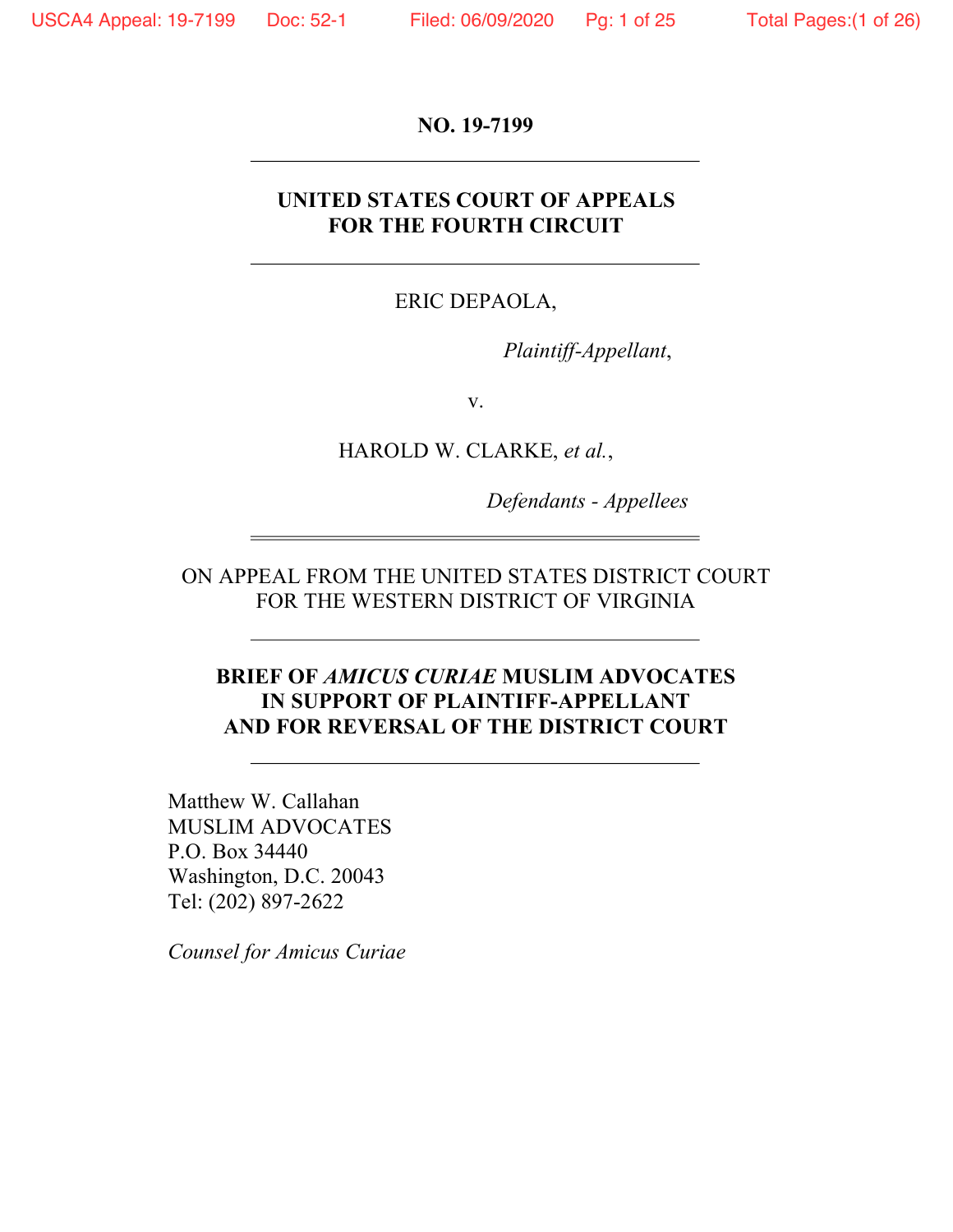### **IDENTITY AND INTERESTS OF** *AMICI CURIAE*

*Amicus curiae* **Muslim Advocates**, a national legal advocacy and educational organization formed in 2005, works on the frontlines of civil rights to guarantee freedom and justice for Americans of all faiths. The issues at stake in this case relate directly to Muslim Advocates' work fighting religious discrimination against vulnerable communities.

*Amicus* file this brief with the consent of all parties.

## **RULE 29(a)(4)(E) STATEMENT**

No party's counsel authored this brief in whole or in part. No party or party's counsel contributed money that was intended to fund preparing or submitting this brief. No person—other than *amicus curiae* Muslim Advocates and its counsel contributed money that was intended to fund preparing or submitting the brief.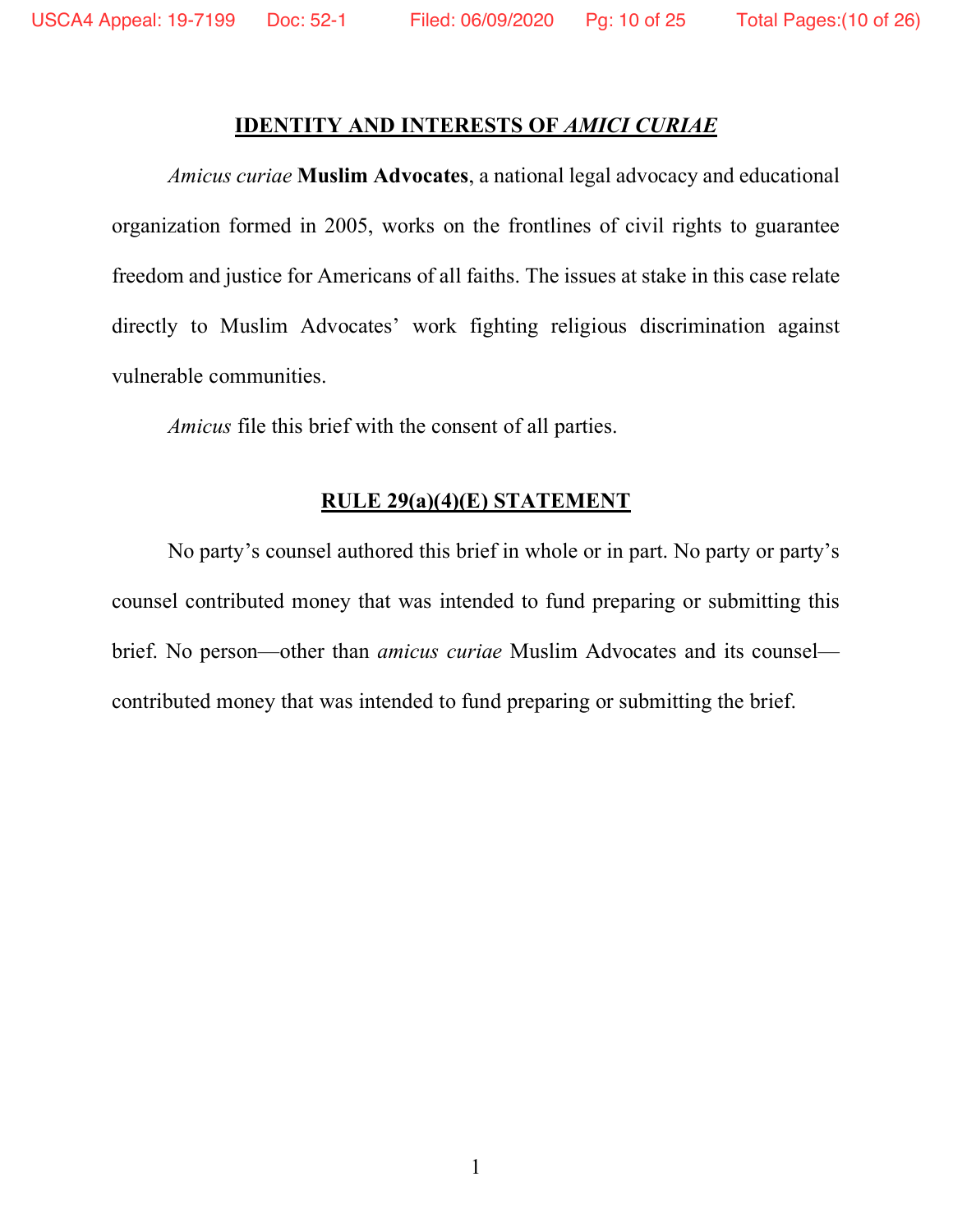#### **INTRODUCTION AND SUMMARY OF ARGUMENT**

Federal law demands that courts and prison officials afford the highest respect to the religious practice of prisoners, permitting only those restrictions absolutely necessary to the functioning of the prison. By denying Plaintiff's summary judgment motion in the case below, the district court improperly denied Plaintiff and his religious practice the dignity to which they were entitled under the law.

Plaintiff Eric DePaola is a Muslim man incarcerated in Red Onion State Prison operated by the Virginia Department of Corrections ("VDOC"). Mr. DePaola, like many Muslims, is required by his faith to grow a beard. VDOC policy requires that beards be kept groomed, though the only approved manner of grooming beards is through prison-provided barber services. When the prison's provision of barber services became erratic, Mr. DePaola's beard grew beyond the length required by prison policy. Rather than offer a path to compliance, prison officials threw Mr. DePaola into segregation and placed him in a "step-down" program. As part of the incentives to comply with the program, Mr. DePaola was deprived of the opportunity to attend Jum'ah, the weekly communal service of Islam, which his faith requires him to attend. Faced with deprivation of his religion either way and in the face of strong compulsion by prison officials, Mr. DePaola made the difficult decision to shave his beard in violation of his faith.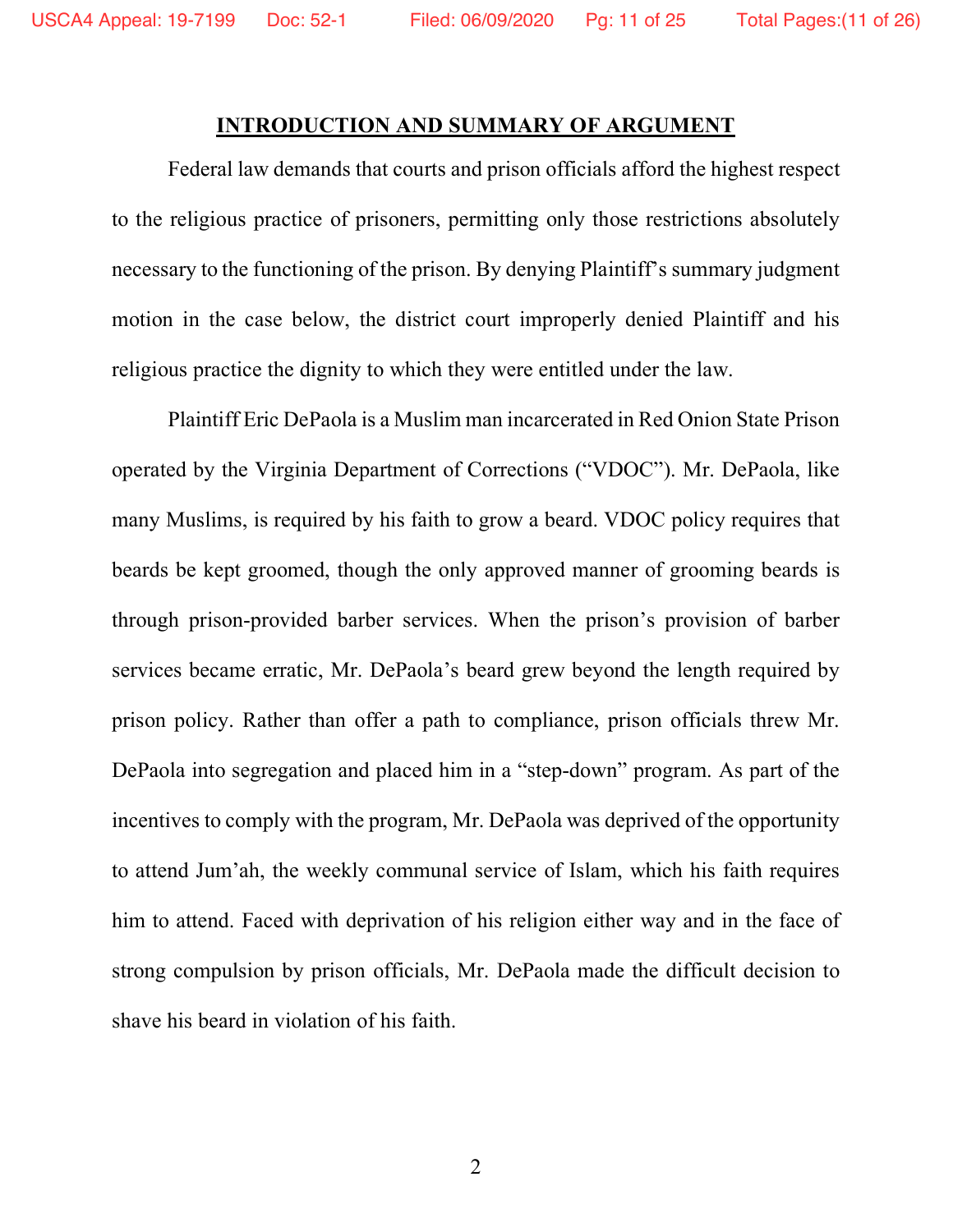Under the Religious Land Use and Institutionalized Persons Act ("RLUIPA"), passed by a unanimous Congress and expansively interpreted by a unanimous Supreme Court, prison officials are required to narrowly tailor any burdens on prisoners' religious activity to further a compelling government interest. 42 U.S.C. § 2000cc-1(a). The legislative history, text, and case law interpreting RLUIPA all lead to the same conclusion: Mr. DePaola has a right to freely exercise his religion, even while incarcerated, and this Court cannot uphold the district court's casual dismissal of his sincere religious beliefs as a "privilege" subject to the whims of prison officials. Accordingly, this Court must reverse the district court's denial of summary judgment to Plaintiff and remand the case for further proceedings.

## **ARGUMENT**

## **I. Federal Law Has Long Recognized the Vitally Important Role Religion Plays in the Lives of Many Americans, Including Prisoners.**

A. Religious liberty is among the most important freedoms guaranteed by the Constitution.

The freedom to practice one's religion is among "the cherished rights of mind and spirit" protected by the Constitution. *Malloy v. Hogan*, 378 U.S. 1, 5 (1964). As Justice Murphy noted, "nothing enjoys a higher estate in our society than the right given by the First and Fourteenth Amendments freely to practice and proclaim one's religious convictions." *Martin v. City of Struthers*, 319 U.S. 141, 149 (1943) (Murphy, J., concurring). For many Americans, "free exercise [of their religious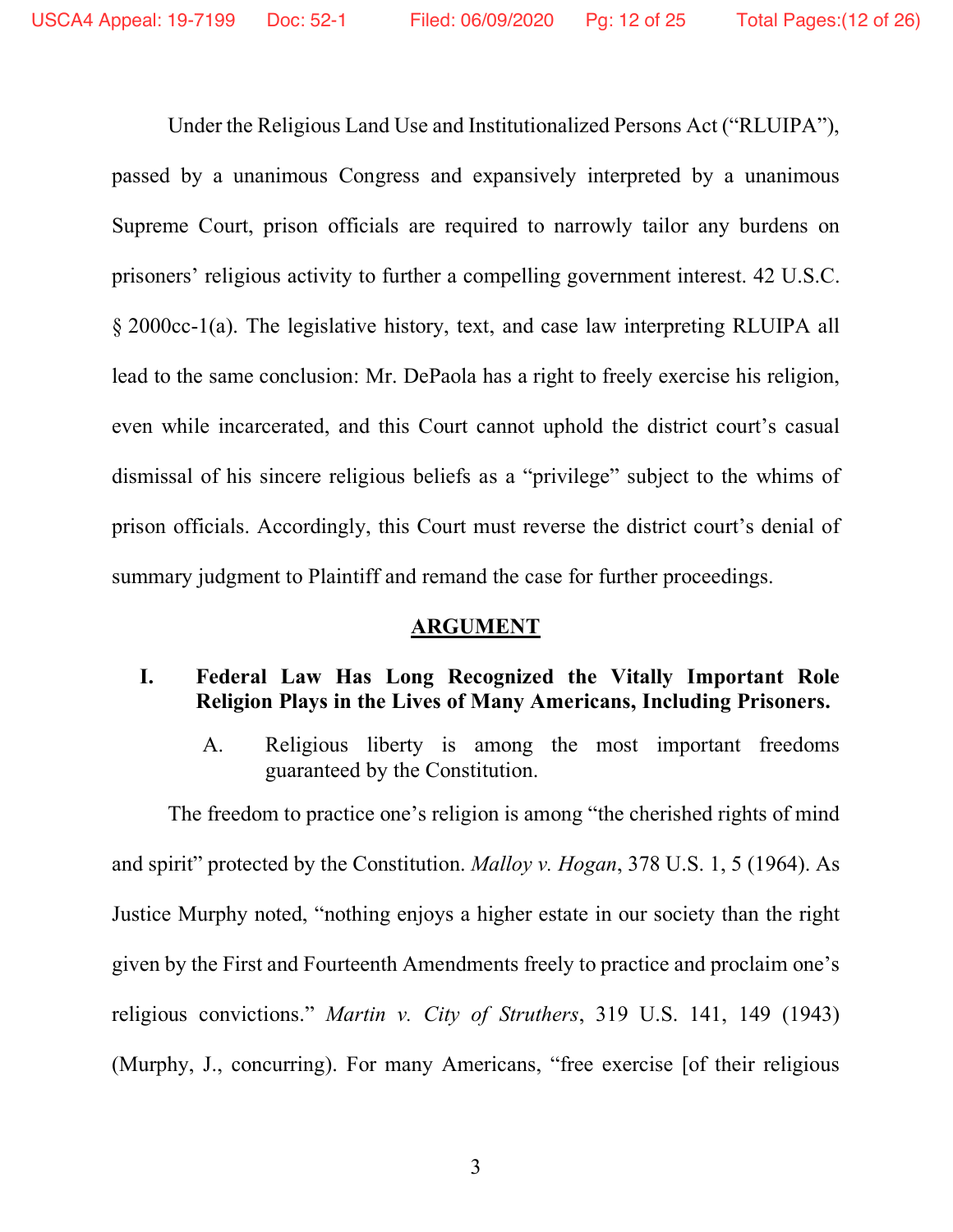beliefs] is essential in preserving their own dignity and in striving for a selfdefinition shaped by their religious precepts." *Burwell v. Hobby Lobby Stores, Inc.,* 134 S. Ct. 2751, 2785 (2014) (Kennedy, J., concurring). By including protection for the free exercise of religion in the First Amendment to the Constitution, "the people of this nation have ordained in the light of history, that, in spite of the probability of excesses and abuses, these liberties are, in the long view, essential to enlightened opinion and right conduct on the part of the citizens of a democracy." *Cantwell v. Connecticut*, 310 U.S. 296, 310 (1940).

While the First Amendment's religion clauses were explicitly designed to protect all expressions of religious belief, "[t]he free exercise clause . . . . was specially concerned with the plight of minority religions." *Zelman v. Simmons-Harris*, 536 U.S. 639, 679 n.4 (2002) (Thomas, J., concurring) (quoting Akhil Reed Amar, *The Bill of Rights as a Constitution*, 100 Yale L.J. 1131, 1159 (1991)). The experience of religious discrimination was still fresh in the minds of the framers of the Bill of Rights, and accordingly "it was 'historical instances of religious persecution and intolerance that gave concern to those who drafted the Free Exercise Clause.'" *Church of the Lukumi Babalu Aye, Inc. v. City of Hialeah*, 508 U.S. 520, 532–33 (1993) (quoting *Bowen v. Roy,* 476 U.S. 693, 703 (1986)).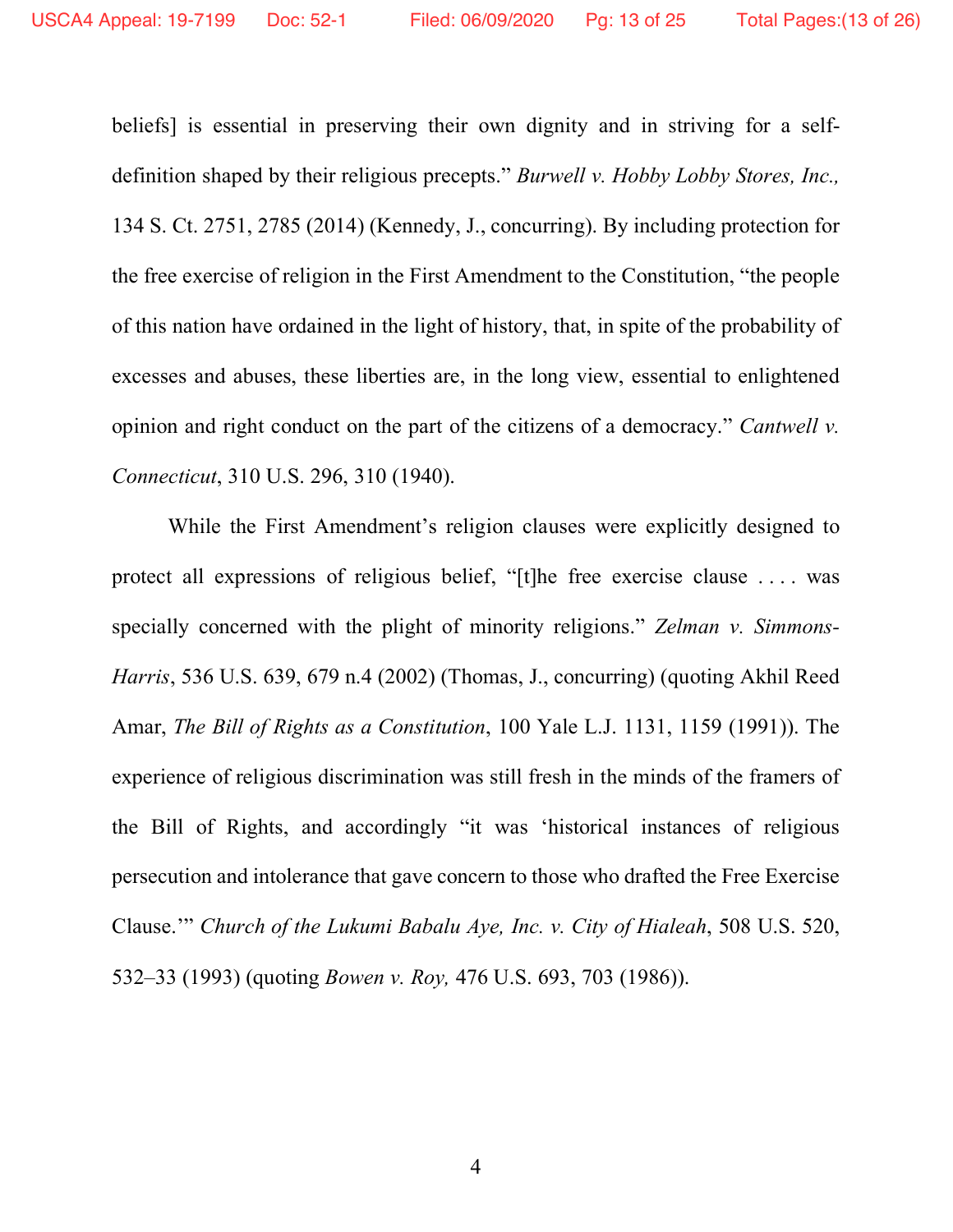B. Religious minorities in prison are among those most in need of strong protection for their religious liberty.

The United States' tradition of protecting religious liberty—and particularly the religious liberty of religious minorities—extends to those incarcerated in America's prisons as well. "[P]risoners do not shed all constitutional rights at the prison gate," *Sandin v. Conner*, 515 U.S. 472, 485 (1995), and the protection of the Free Exercise Clause, "including its directive that no law shall prohibit the free exercise of religion, extends to the prison environment." *Morrison v. Garraghty*, 239 F.3d 648, 656 (4th Cir. 2001) (citing *O'Lone v. Estate of Shabazz,* 482 U.S. 342, 348  $(1987)$ ).<sup>1</sup> Because of the strong protections of the First Amendment, prison officials may not "demand from inmates the same obeisance in the religious sphere that more rightfully they may require in other aspects of prison life." *Barnett v. Rodgers*, 410 F.2d 995, 1002 (D.C. Cir. 1969). The Supreme Court has referred to prisons as among those state-run institutions "in which the government exerts a degree of control unparalleled in civilian society and severely disabling to private religious exercise." *Cutter v. Wilkinson*, 544 U.S. 709, 720–21 (2005). But because of the strong protections of the First Amendment, prison officials may not "demand from

 $\overline{a}$ 

<sup>1</sup> *See also Turner v. Safley*, 482 U.S. 78, 84 (1987) ("[F]ederal courts must take cognizance of the valid constitutional claims of prison inmates."); *Cruz v. Beto*, 405 U.S. 319, 322 n.2 (1972) ("[R]easonable opportunities must be afforded to all prisoners to exercise the religious freedom guaranteed by the First and Fourteenth Amendment without fear of penalty.").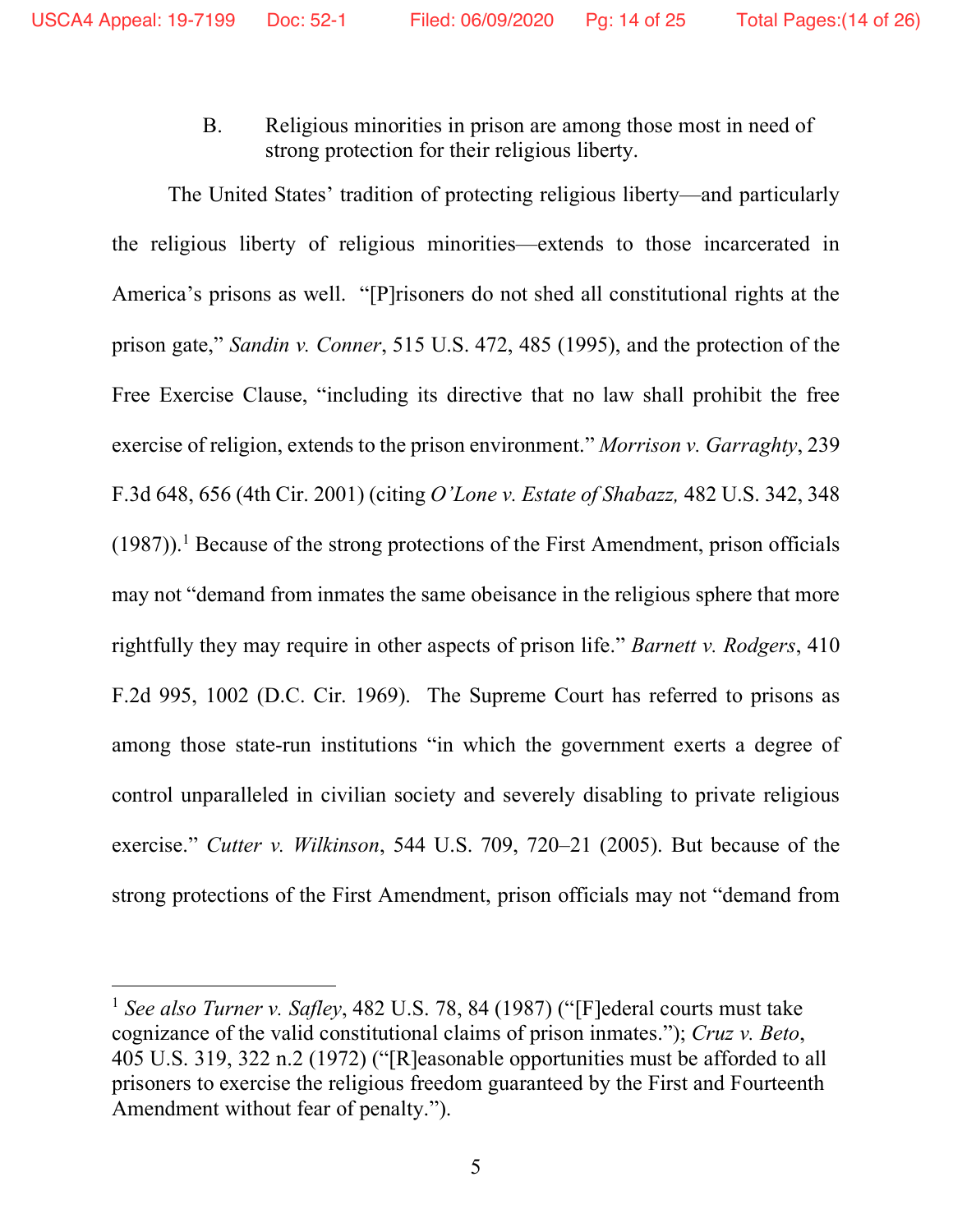inmates the same obeisance in the religious sphere that more rightfully they may require in other aspects of prison life." *Barnett v. Rodgers*, 410 F.2d 995, 1002 (D.C. Cir. 1969).

This vulnerability is felt especially keenly by religious minorities, because religious minorities in prison experience a disproportionately high level of faithbased discrimination. For example, in federal prisons, Muslims are significantly over-represented as grievers and litigants. *See Enforcing Religious Freedom in Prison*, U.S. Comm'n on Civil Rights Table 3.8, at 70; Table 4.1, at 82 (Sept. 2008) (noting that Muslims filed 42% of administrative remedy requests for accommodation from 1997-2008 and that Muslims litigated 29% of RLUIPA cases from 2001-2006). In 2008, Muslims constituted only 9.3% of federal prisoners, but brought the highest percentage of religious discrimination grievances, accounting for 26.3% of all grievances filed. *See id.*at Table 2.1 & 26. The Department of Justice also consistently reports a disproportionately high number of discriminatory incidents against Muslims and Jews in particular. *See* U.S. Dep't of Justice, *Update on the Justice Department's Enforcement of the Religious Land Use and Institutionalized Persons Act: 2010-2016*, at 4 (2016).

The concerning nature of this discrimination is compounded by the fact that religious minorities are over-represented in prison. For example, in 2013, the Federal Bureau of Prisons represented that 8.4% of the federal prison population self-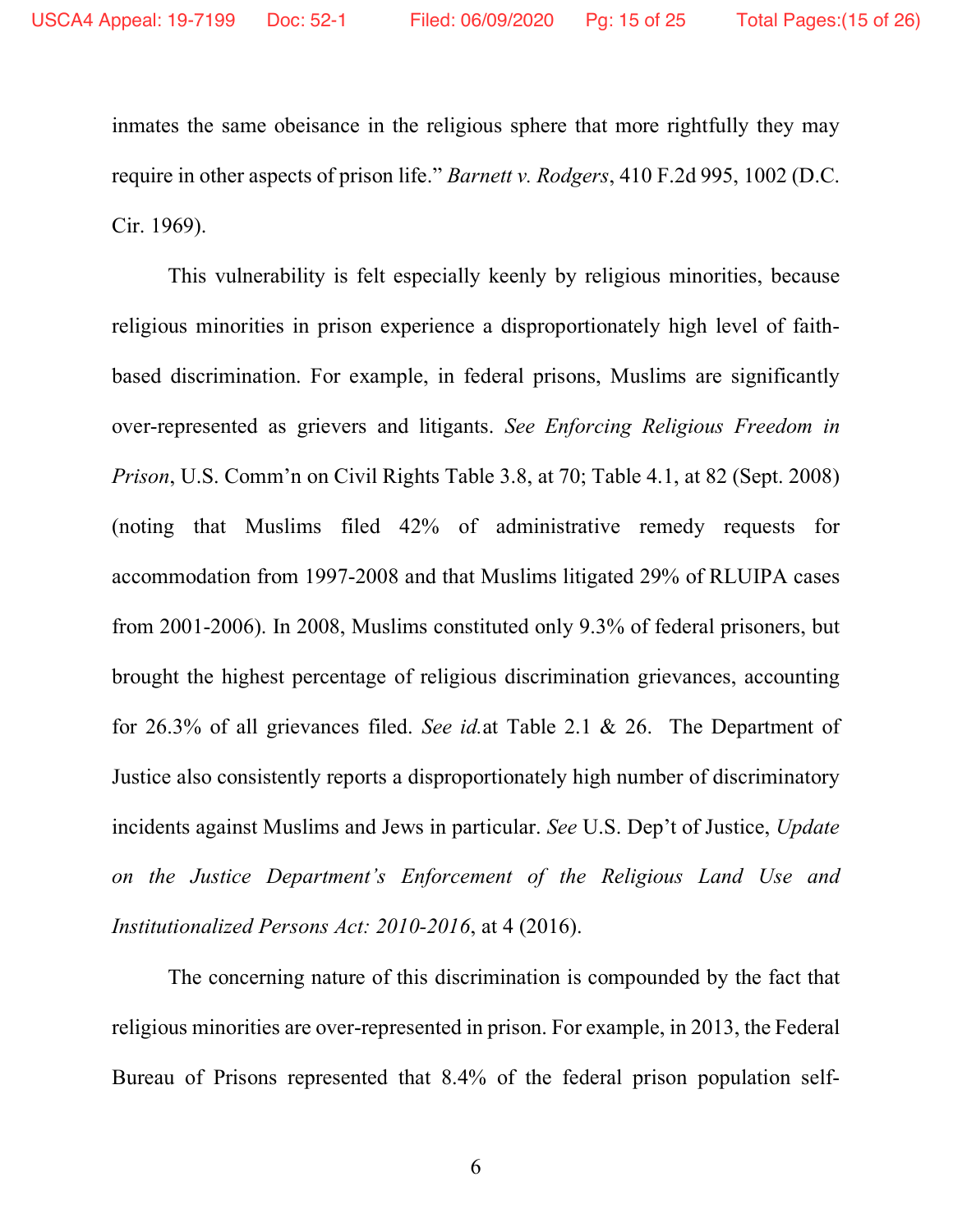$\overline{a}$ 

identified their religion as "Muslim" and 3.1% as "Native American," while U.S. Census data placed the total number of Americans with those faiths at only .6% (for Muslims) and .1% (for Native American). Mona Chalabi, "Are Prisoners Less Likely to Be Atheists?", FiveThirtyEight (Mar. 12, 2015).<sup>2</sup> Accordingly, strong protections for religious practice is particularly important for members of religious minorities who are incarcerated.

> C. RLUIPA was designed specifically to protect the religious liberty of prisoners.

Congress was concerned with exactly these difficulties in the religious lives of prisoners when it unanimously passed RLUIPA in 2000.3 The Act's bipartisan cosponsors noted that "[f]ar more than any other Americans, persons residing in institutions are subject to the authority of one or a few local officials. Institutional residents' right to practice their faith is at the mercy of those running the institution[.]" 146 Cong. Rec. S7774-01, S7775 (2000) (joint statement of RLUIPA co-sponsors Sen. Orrin Hatch and Sen. Edward Kennedy).

RLUIPA's legislative history is replete with discussion of—and evidence for—the compelling need for religious protection among prisoners in state institutions. Some of these "inadequately formulated prison regulations and policies

<sup>2</sup> *Available at* https://fivethirtyeight.com/features/are-prisoners-less-likely-to-beatheists/ (last accessed Mar. 1, 2018).

<sup>3</sup> Pub. L. 106-274, 114 Stat. 803 (2000), *codified at* 42 U.S.C. § 2000cc et seq.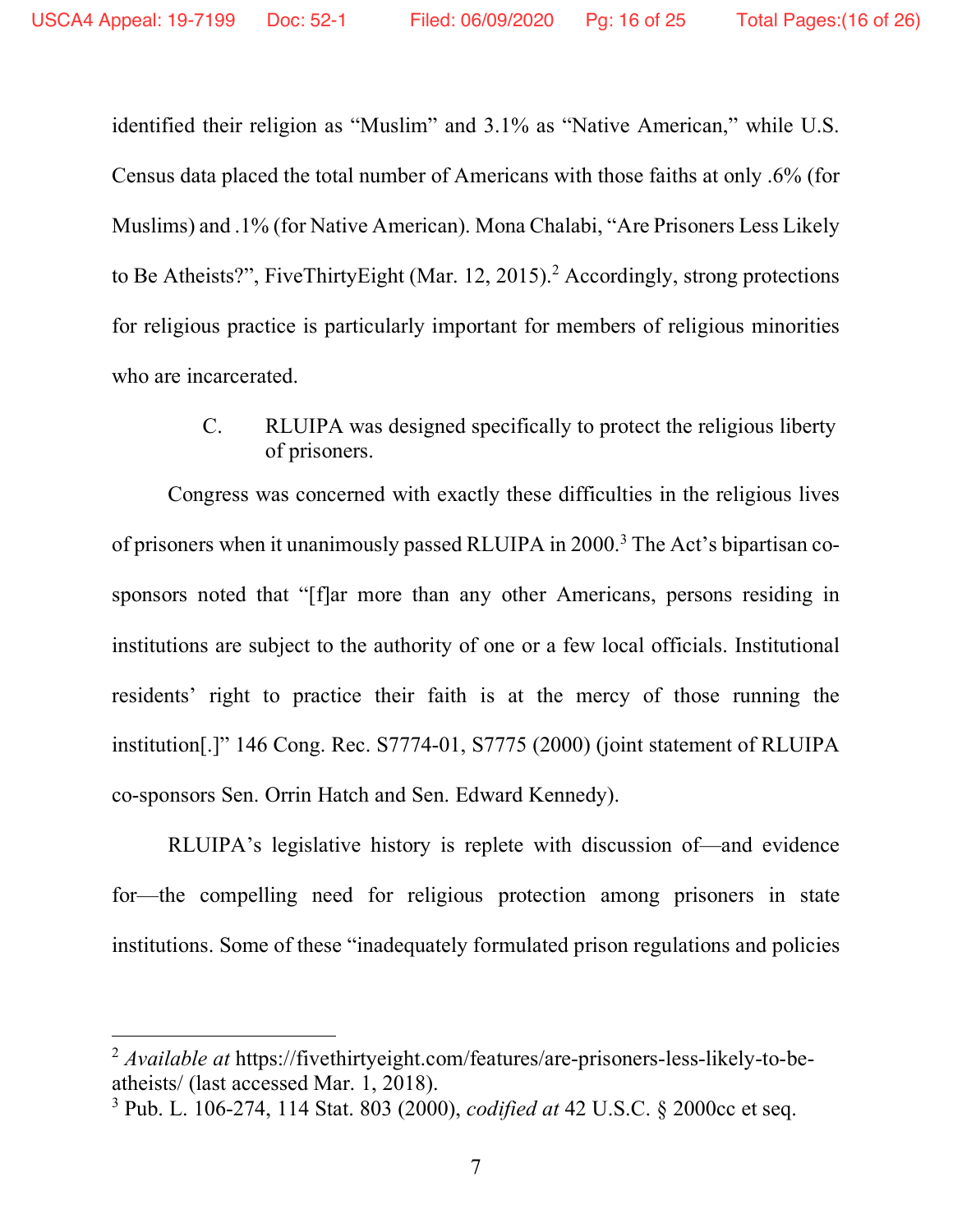$\overline{a}$ 

grounded on mere speculation, exaggerated fears, or post hoc rationalizations"4 included Michigan prisons prohibiting Chanukah candles,<sup>5</sup> Oklahoma prisons restricting the Catholic use of sacramental wine for celebration of Mass,<sup>6</sup> and prison policies banning jewelry that prevented prisoners from wearing a cross or Star of David.<sup>7</sup>

In RLUIPA, Congress addressed this threat to religious freedom by requiring that any substantial burden on a prisoner's religious exercise be the "least restrictive means of furthering [a] compelling government interest." 42 U.S.C. § 2000cc-1(a). This standard—also known as "strict scrutiny"—is "the most demanding test known to constitutional law." *City of Boerne v. Flores*, 521 U.S. 507, 534 (1997). By extending the protection of strict scrutiny to state prisoners, Congress clearly indicated an intent to go beyond the more permissive constitutional standard governing prisoner claims under the First Amendment.

All three branches of government have recognized RLUIPA's purpose is to protect the freedom of religion to the greatest extent possible. RLUIPA itself directs

<sup>5</sup> *Hearing on Protecting Religious Freedom After* Boerne v. Flores *before the Subcomm. on the Constitution of the H. Committee on the Judiciary*, 105th Cong., 2d Sess., Pt. 3, at 41 (1998) (statement of Isaac M. Jaroslawicz).

<sup>4</sup> 146 Cong. Rec. S7774-01, S7775 (statement of Sens. Hatch & Kennedy) (quoting S. Rep. No. 103-111, at 10 (1993)).

<sup>6</sup> *See id.*, Pt. 2, at 58-59 (statement of Donald W. Brooks)

<sup>7</sup> z *Hearing before the Subcomm. on the Const. of the H. Comm. on the Judiciary*, 105th Congress, 1st Session 86 (July 14, 1997) (testimony of Prof. Douglas Laycock).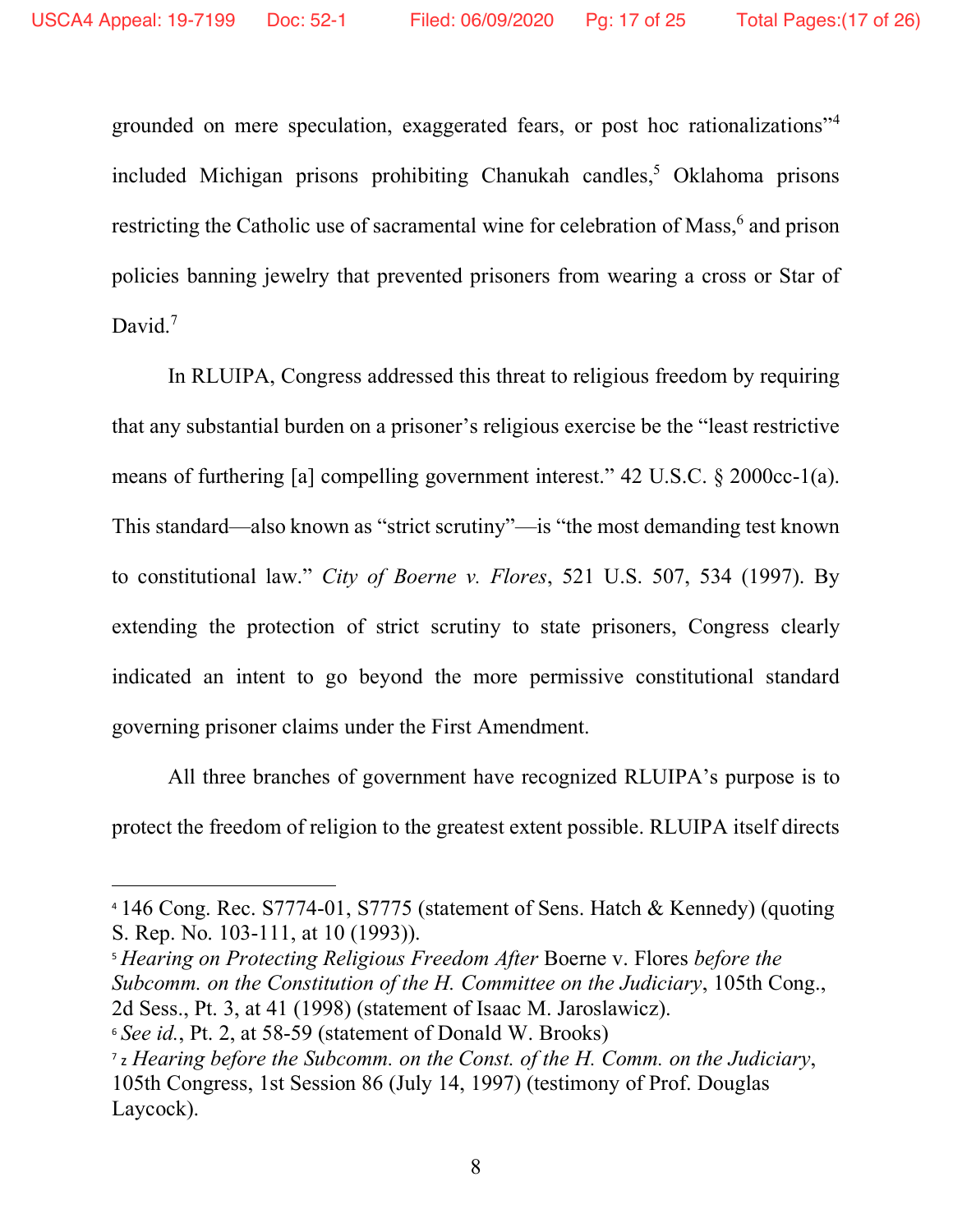that its provisions "shall be construed in favor of a broad protection of religious exercise, to the maximum extent permitted by the terms of this chapter and the Constitution." 42 U.S.C.  $\S$  2000cc-3(g). RLUIPA's sponsors noted that the bill was part of a tradition of Congressional action "to protect the civil rights of institutionalized persons." 146 Cong. Rec. S7774-01, S7775 (statement of Sens. Hatch & Kennedy).<sup>8</sup> In signing the Act, President Clinton issued a signing statement saying that "[r]eligious liberty is a constitutional value of the highest order" and that RLUIPA "recognizes the importance the free exercise of religion plays in our democratic society." Presidential Statement on Signing The Religious Land Use and Institutionalized Persons Act of 2000, 36 Comp. Pres. Doc. 2168 (September 22, 2000). A unanimous Supreme Court acknowledged RLUIPA as "the latest of longrunning congressional efforts to accord religious exercise heightened protection from government-imposed burdens." *Cutter v. Wilkinson*, 544 U.S. 709, 714 (2005).

Accordingly, federal courts have recognized the deep and searching nature of the inquiry that Congress mandated. *See Holt v. Hobbs*, 135 S. Ct. 853, 864 (2015)

 $\overline{a}$ 

<sup>8</sup> RLUIPA's legislative record reflects that religious accommodation can be not only workable but even helpful to prison officials' rehabilitative goals by decreasing recidivism. *See Issues Relating to Religious Liberty Protection and Focusing on the Constitutionality of a Religious Protection Measure: Hearing Before the S. Comm. on the Judiciary*, 106 Cong. 14 (1999) (statement of Steven T. McFarland) (noting that "[r]eligion changes prisoners, cutting their recidivism rate by two-thirds"); 146 Cong. Rec. S7991-02 (statement of Sen. Strom Thurmond) ("[I]t is clear that religion benefits prisoners. It helps rehabilitate them, making them less likely to commit crime after they are released.").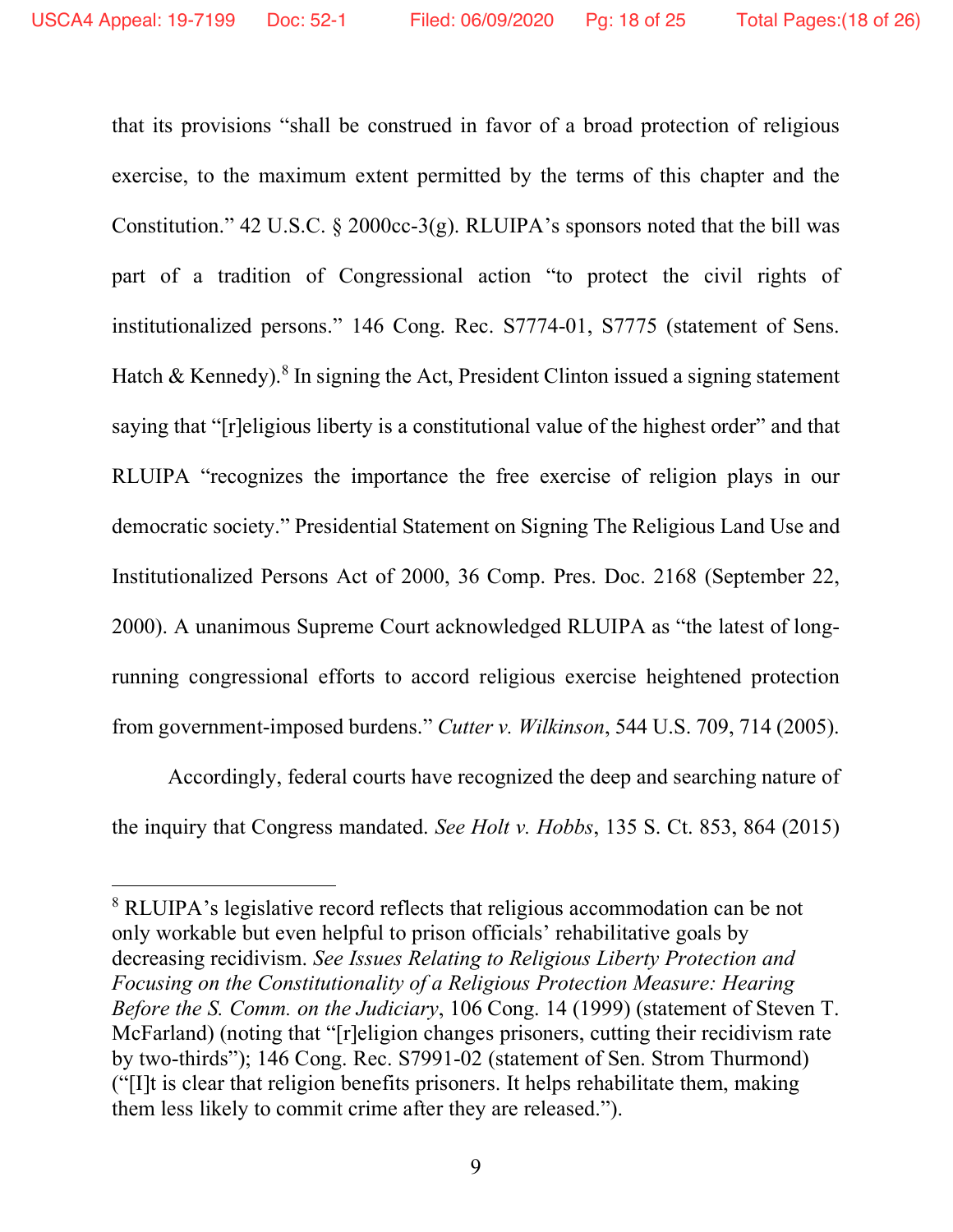(unanimous) (deference to prison officials "does not justify the abdication of the responsibility, conferred by Congress, to apply RLUIPA's rigorous standard."); *Gonzales v. O Centro Spirit Beneficente Uniao do Vegetal*, 546 U.S. 418, 436–37 (2006) (unanimous) (RFRA's compelling interest test requires "case-by-case" evaluations of accommodations); *Lovelace v. Lee*, 472 F.3d 174, 193 (4th Cir. 2006) ("The Act's laudable goal of providing greater religious liberty for prisoners will be thwarted unless those who run state prisons—wardens and superintendents acting in their official capacities—satisfy their statutory duty."). Because of the searching nature of this inquiry, it is error for a court "to assume that prison officials were justified in limiting appellant's free exercise rights simply because [a plaintiff] was in disciplinary confinement." *Young v. Coughlin*, 866 F.2d 567, 570 (2d Cir. 1989) (citing *LaReau v. MacDougall,* 473 F.2d 974, 979 n.9 (2d Cir. 1972)).

## **II. The District Court Failed to Correctly Apply Federal Law by Denying Summary Judgment to Plaintiff Below.**

The framework of federal law laid out above placed a duty on the district court to accord Mr. DePaola's practice of his religion the highest regard and scrutinize closely any attempt by prison officials to restrict it. By denying Plaintiff's motion for summary judgment, the district court failed to perform its duty.

Nowhere is this failure more obvious than the district court's emphasis on the actions of Mr. DePaola, rather than the prison officials, in evaluating Mr. DePaola's presence in the step-down program. There is no question that Mr. DePaola's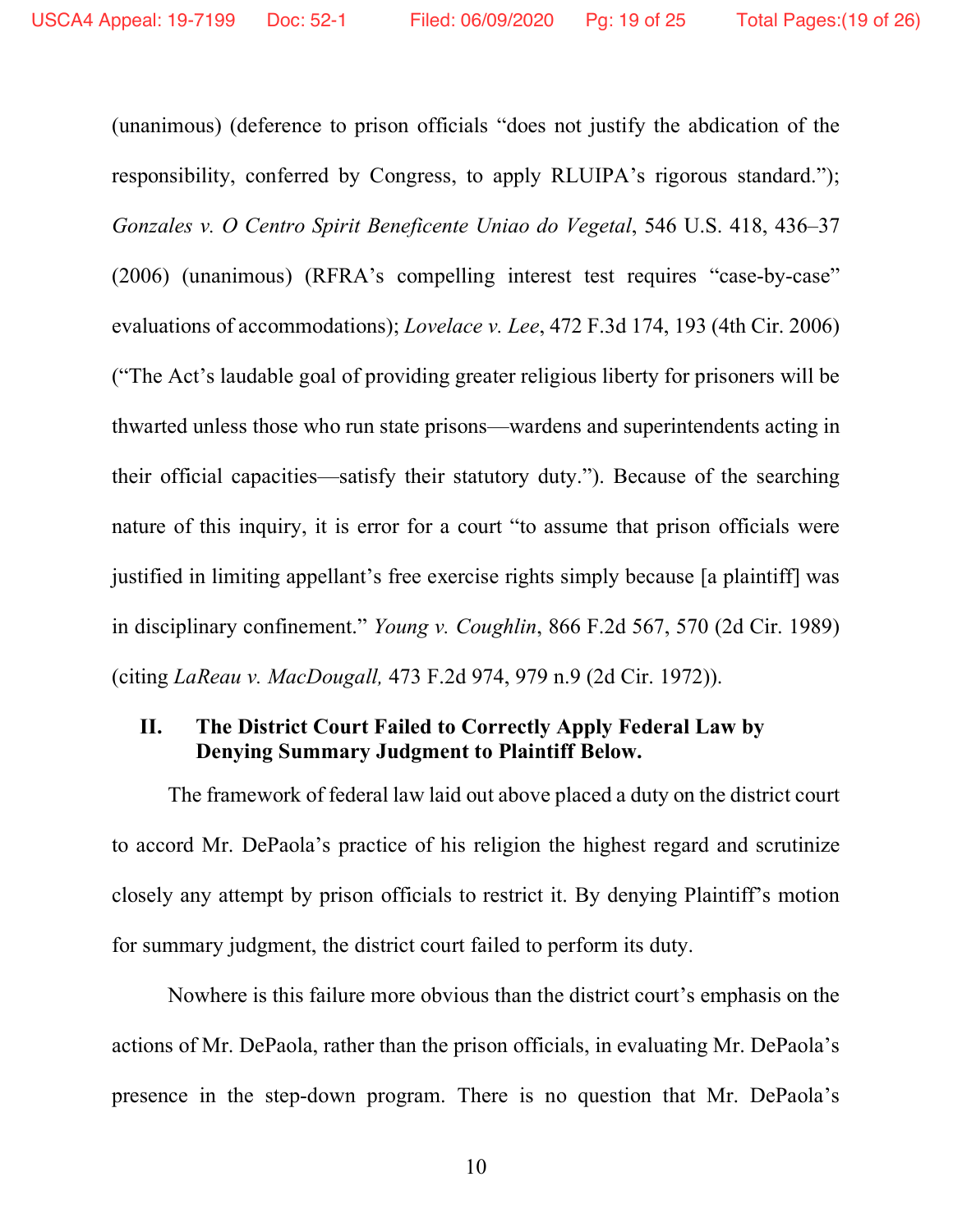religious beliefs required him to maintain a beard. Defendants implemented a policy that required him to shave that beard and, when they deemed that policy had been violated, they stripped Mr. DePaola of liberties pursuant to that policy. Whether Mr. DePaola could have taken other steps to mitigate his punishment is irrelevant if the policy itself is illegal, as the policy here is. That is why, for example, a prisoner who is deprived of a religious diet for disciplinary reasons can still press a cause of action for violation of his religious freedom, regardless of whether his prior actions could have avoided the deprivation. *See Lovelace*, 472 F.3d at 188–89. The burden is on the government to accommodate Mr. DePaola's religious practice and justify its burdens on that practice; not on Mr. DePaola to jump through whatever hoops prison officials can place between him and his religious exercise.

Further, VDOC officials deprived Mr. DePaola of the opportunity to attend Jum'ah prayers, even by video, as an incentive to comply with prison procedures. This was error. Jum'ah—the gathering of Muslims for group prayer on mid-day Friday—has been one of the central practices of Islam for centuries. *See* Br. of *Amici Curiae* Imam Abdullah Al-Amin, et al., Supporting Respondents, *O'Lone v. Shabazz*, No. 85-1722, 1987 WL 880917, at \*18-38 (U.S. Jan. 30, 1987) (discussing extensively the religious history of Jum'ah in Islam, including its parallels to Christian mass and the Jewish sabbath). Attendance at group prayer is exactly the sort of sincere religious exercise that federal law aims to protect. *See Emp't Div.,*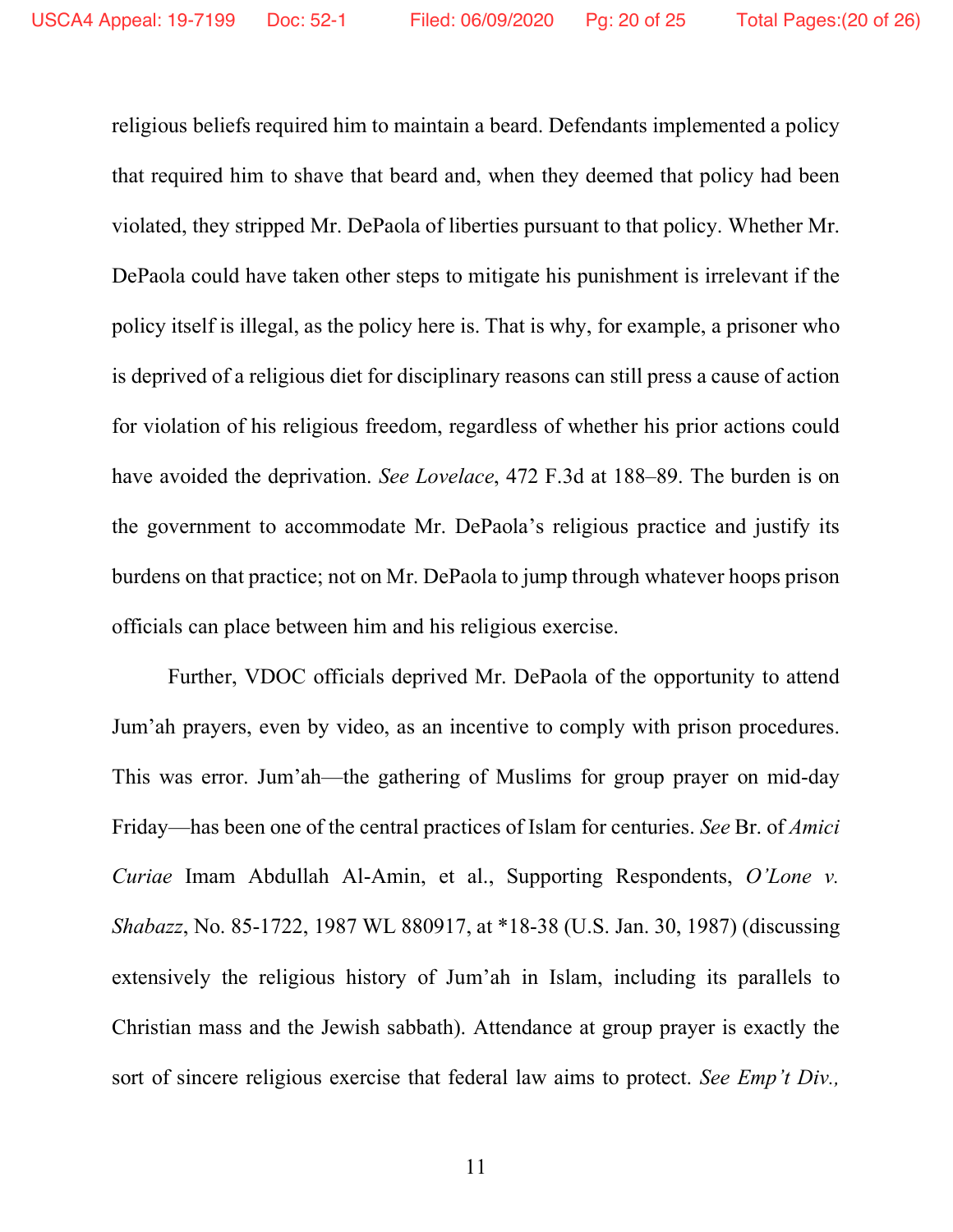*Dep't of Human Res. v. Smith*, 494 U.S. 872, 877 (1990) (under the First Amendment, "the 'exercise of religion' often involves not only belief and profession but the performance of ... physical acts [such as] assembling with others for a worship service. . . ."); RLUIPA Hearing No. J-105-110 (1998) at 163 (testimony of Prof. Eisgruber) (noting that "meeting for prayer" is "obviously religious" and that any construction of RLUIPA that excluded it would be "fundamentally flawed").

Depriving prisoners of the "privilege" of these kinds of religious practices is "inconsistent with both RLUIPA's text and Congressional intent, as RLUIPA makes clear that inmates' *religious exercise is not a privilege, but a right.*" *Greenhill v. Clarke*, 944 F.3d 243, 251 (4th Cir. 2019) (emphasis in original). This Court has not hesitated to reverse lower courts that fail to properly apply RLUIPA, particularly when those courts fail to properly justify "a harsh and unyielding policy." *Wall v. Wade*, 741 F.3d 492, 503 n.16 (4th Cir. 2014) (policy that restricted group worship to prisoners with physical indicia of faith violated RLUIPA and First Amendment); *see also Lovelace*, 472 F.3d at 191-92 (4th Cir. 2006) (policy that restricted group worship for prisoners who violated the terms of their religious meal plan was not entitled to summary judgment under RLUIPA). The policy depriving Mr. DePaola of his attendance at Jum'ah is a sufficiently "harsh and unyielding" burden on his religious exercise that very few considerations could possibly justify it. The district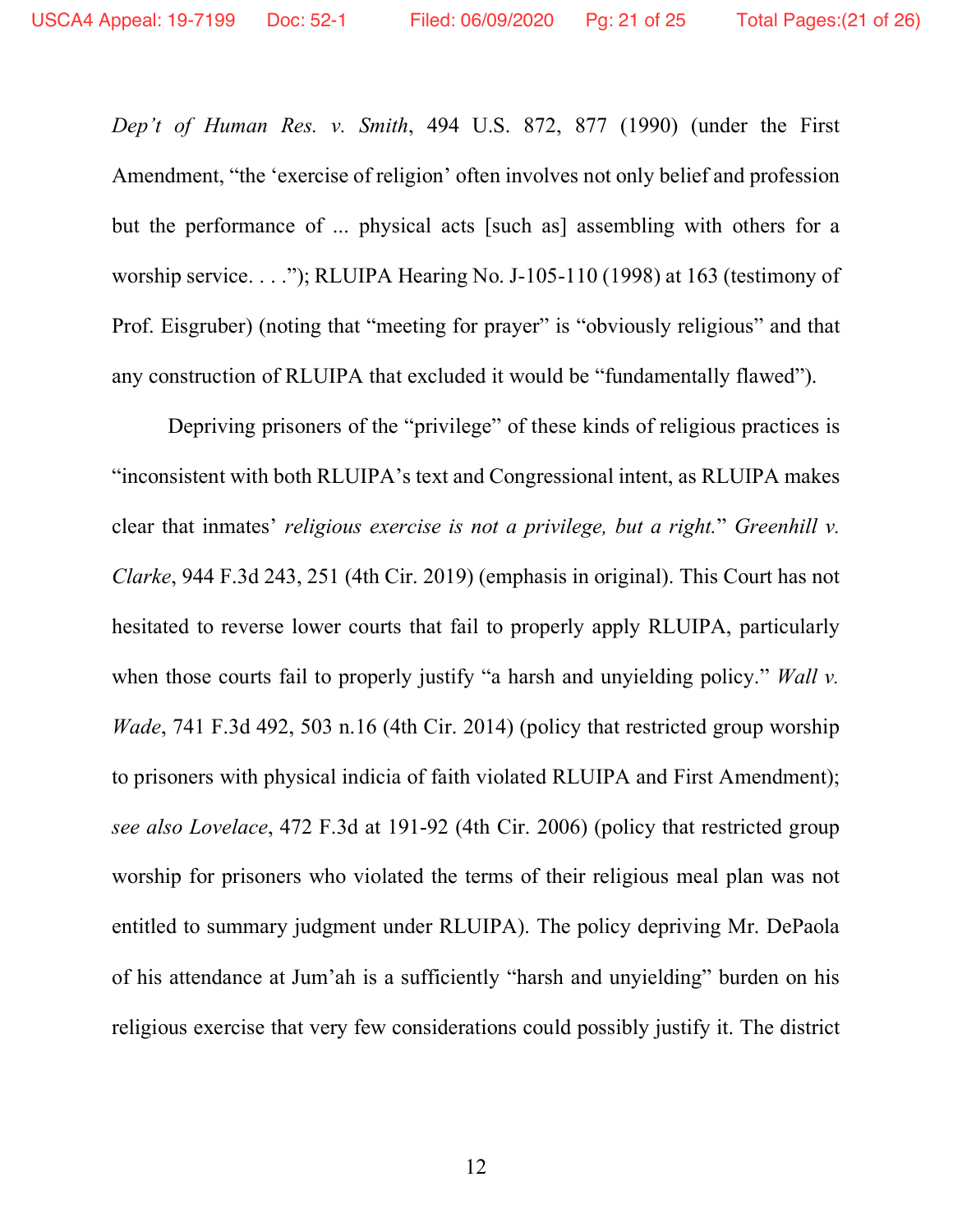court's opinion, like the opinions in *Wall* and *Lovelace*, fails to provide any such justification.

In passing RLUIPA, Congress was concerned with prison officials needlessly restricting the religious practices of prisoners, and particularly prisoners who practice minority faiths like Mr. DePaola. To permit Defendants to discipline Mr. DePaola for his religious grooming practices and to deliberately deprive Mr. DePaola of the chance to participate in weekly group prayer in accordance with his sincerely held beliefs—in the name of rehabilitating him, when accommodations are readily available—betrays both Congress's clear mandate and the proud tradition of religious freedom on which the United States is built. Accordingly, this Court must act to reverse the district court's denial of summary judgment to Mr. DePaola.<sup>9</sup>

#### **CONCLUSION**

For the foregoing reasons, this Court should vacate the decision below, grant Mr. DePaola's motion for summary judgment, and remand to the district court for a calculation of damages.

 $\overline{a}$ 

<sup>9</sup> Appellant's Opening Brief carefully describes how Defendants' actions also violated Mr. DePaola's rights under the Free Exercise Clause as well as RLUIPA. Accordingly, those arguments are not repeated here.